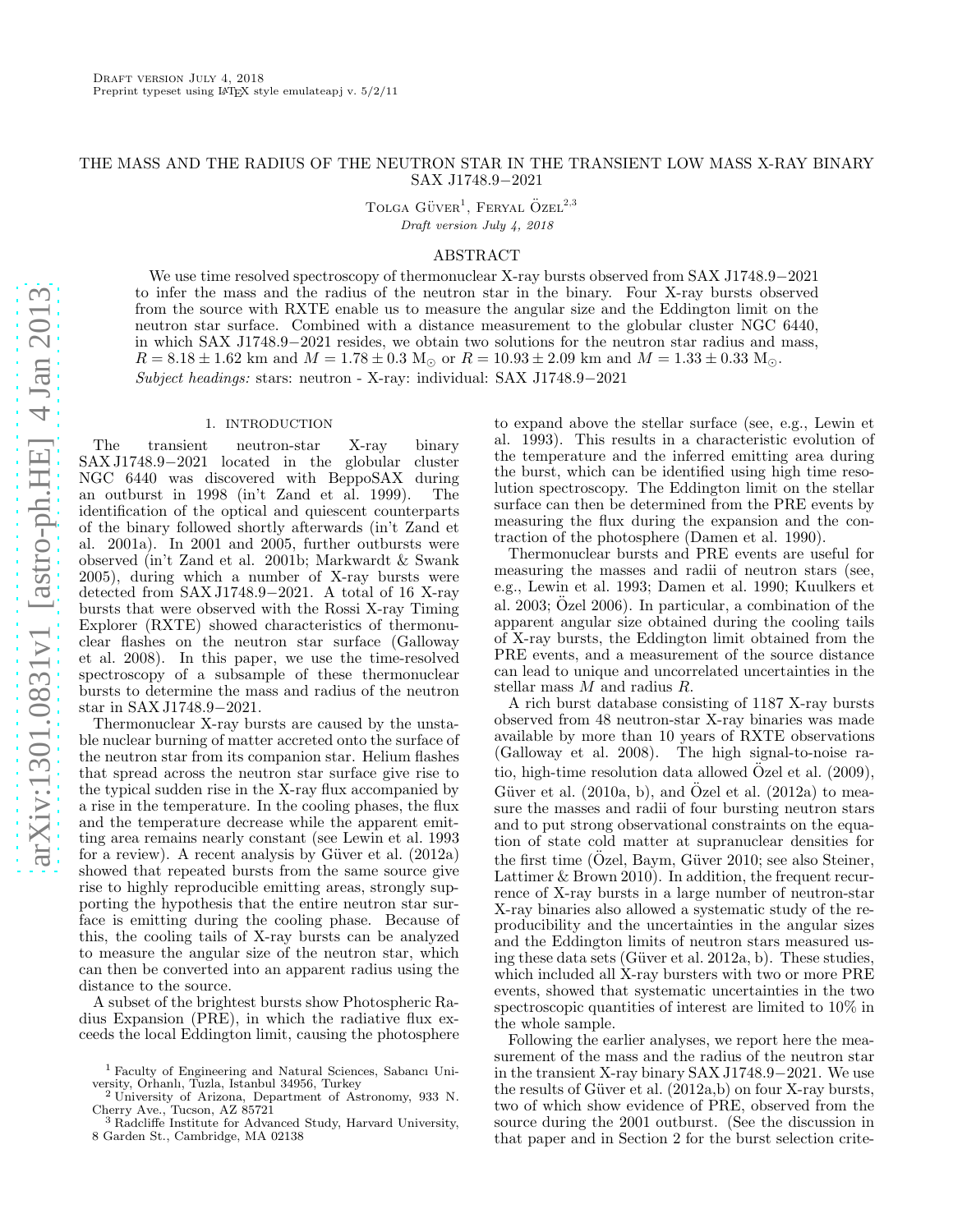ria).

The globular cluster NGC 6440, which hosts SAX J1748.9−2021, is a massive and old Galactic bulge globular cluster with an age of  $11^{+3}_{-2}$  Gyr (Origlia et al. 2008). Most of the properties of NGC 6440, such as its metallicity and age, are similar to those of 47 Tucanae, which has been used as a reference for globular cluster distance measurements (see, e.g., Valenti et al. 2007). NGC 6440 is known to host other X-ray sources (see, e.g., Pooley et al. 2002), which includes at least one other transient low-mass X-ray binary (Heinke et al. 2010) and five radio millisecond pulsars (Freire et al. 2008). The distance to the cluster is well constrained; earlier optical observations yield  $8.4^{+1.5}_{-1.3}$  kpc (Kuulkers 2003) while the near-IR studies give ∼ 8.2 kpc (Valenti et al. 2007).

In Section 2, we present the angular size and the Eddington limit from time resolved X-ray spectral analysis. In Section 3, we make use of these along with the distance to NGC 6440 to find two possible solutions for the radius and mass of the neutron star in SAX J1748.9−2021:  $R = 10.93 \pm 2.09$  km and  $M = 1.33 \pm 0.33$  M<sub>o</sub> or  $R = 8.18 \pm 1.62$  km and  $M = 1.78 \pm 0.30$  M<sub>o</sub>. In Section 4, we present the existing data on the neutron star obtained during quiescence and discuss the implications of these measurements.

### 2. THERMONUCLEAR BURSTS FROM SAX J1748.9−2021

We base our analysis on the data and methods presented in Güver et al. (2012a, b). Those studies analyzed time resolved spectra obtained by RXTE during thermonuclear bursts from all neutron star X-ray binaries that showed two or more PRE events, including SAX J1748.9−2021.

RXTE observed SAX J1748.9−2021 for a total of 149 ks up to June 2007 (Galloway et al. 2008). In these observations, a total of 16 thermonuclear bursts were detected, all of which were within an eight day period during the 2001 outburst of the binary. Because of the increased persistent flux levels during the outburst, all but four of the observed bursts occurred when the persistent flux was higher than 10% of the peak burst flux (determined in accordance with the parameter  $\Gamma$  in Galloway et al. 2008). When the persistent flux is high, subtracting the background accretion flux from the burst spectra introduces systematic uncertainties in the measured surface areas and Eddington fluxes. Therefore, as with all our previous studies, we exclude from the analysis the X-ray bursts that have  $\Gamma > 10\%$ .

In Güver et al.  $(2012a)$ , we analyzed the spectra during the cooling tails of these four bursts, measured the most likely angular size of the neutron star, and quantified any systematic uncertainties arising from possible spectral evolution, inhomogeneous burning, rotational broadening, etc. The cooling tails of the X-ray bursts are shown in Figure [1.](#page-1-0) Assuming a Gaussian probability distribution for the apparent angular size, we found that the most likely value is  $A = 89.7 \text{ (km/10 kpc)}^2$  with a standard deviation of 9.6  $(km/10 kpc)^2$ .

In the burst sample, two events showed evidence of photospheric radius expansion. We measured the Eddington flux at the touchdown moment for these two events (Güver et al. 2012b), which we present in Table [1.](#page-1-1) We also show in Figure [2](#page-1-2) the confidence contours of the



<span id="page-1-0"></span>Fig. 1.— Spectral evolution during the cooling tails of the X-ray bursts observed from SAX J1748.9−2021. Red solid and dashed lines correspond to the most likely value of the apparent radius and<br>to its systematic uncertainty and follow  $F \propto T^4$  relation.

TABLE 1 Touchdown Flux Values.

<span id="page-1-1"></span>

| Burst ID | MJD                        | Touchdown Flux<br>$(10^{-8} \text{ erg s}^{-1} \text{ cm}^{-2})$ |
|----------|----------------------------|------------------------------------------------------------------|
|          | 52190.38947<br>52190.46882 | $4.52 + 0.14$<br>$3.54 + 0.12$                                   |



<span id="page-1-2"></span>Fig. 2.— 68% and 90% confidence contours of the blackbody normalization and color temperature at the touchdown moment from two X-ray bursts that show evidence of photospheric radius expansion.

spectral parameters at the touchdown moment for each burst. The fact that there are only two PRE events prevents us from quantifying the level of systematic uncertainty in the Eddington flux from these two bursts alone. However, combined with the sample of other sources that showed only a couple of PRE bursts, we were able to show statistically that the most likely systematic uncertainty in the Eddington flux of SAX J1748.9−2021 is equal to  $11\%$  (see Figures 10 and 11 in Section 6 of Güver et al. 2012b). For this reason, we adopt a Gaussian probability distribution for the Eddington flux of SAX J1748.9−2021 centered at  $F_{\text{Edd}} = 4.03 \times 10^{-8} \text{ erg s}^{-1} \text{ cm}^{-2}$  and with a width of  $0.44 \times 10^{-8}$  erg s<sup>-1</sup> cm<sup>-2</sup>.

There are sources of possible systematic uncertainties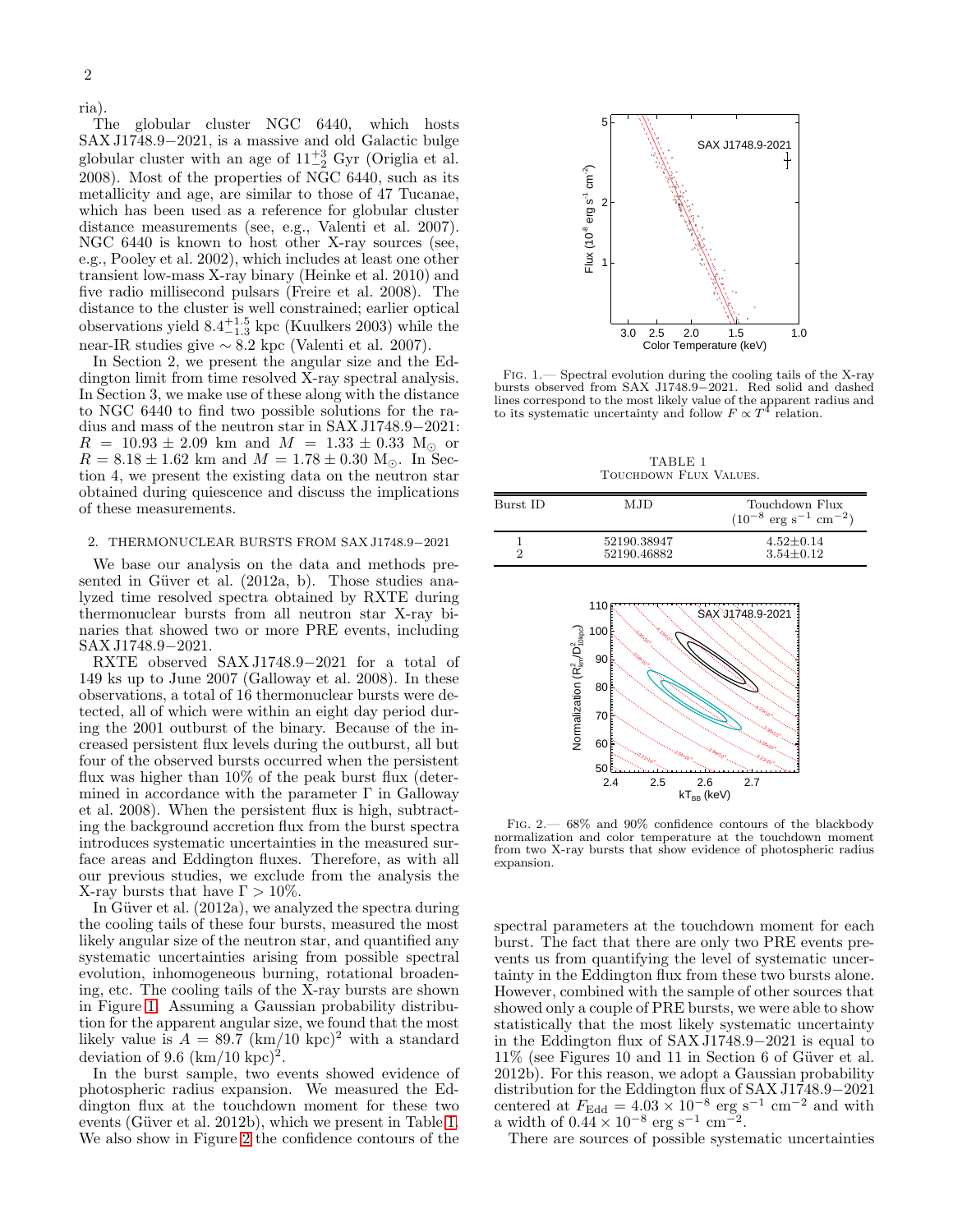in addition to those discussed in Güver et al.  $(2012a,b)$ in the measurements of the apparent angular size and the Eddington flux from thermonuclear bursts. For example, uncertainties may arise from anisotropy in the bursts, as noted by Zamfir et al. (2012) for the Xray binary GS 1826−24. This is unlikely to apply to SAX J1748.9−2021 given the measured 5% systematic variation in the radius of the emitting region. A second uncertainty comes from the absolute calibration of the fluxes measured by X-ray satellites. Cross calibration of RXTE with other X-ray satellites help in mitigating this uncertainty but do not eliminate it (see Jahoda et al. 2006 and Steiner et al. 2010b). Finally, we make here the assumption that the burst flux at the touchdown moment in PRE bursts corresponds to the Eddington flux on the neutron star surface. Steiner et al. (2010a) considered the possibility that the photosphere remains above the neutron star surface at "touchdown" and discussed uncertainties in the radius measurements that may arise from relaxing this assumption.

## 3. THE MASS AND RADIUS OF SAX J1748.9−2021

The first measurement of the distance to the globular cluster NGC 6440, which was carried out in the optical wavebands, yielded a distance of  $8.4^{+1.5}_{-1.3}$  kpc (Kuulkers et al. 2003). A more recent study by Valenti et al. (2007) in the near-IR obtained the cluster distance by comparing the luminosity function and color-magnitude diagrams with a reference cluster, 47 Tucanae. They found a distance of  $8.2 \pm 0.6$  kpc, which is consistent with the earlier measurement but has an improved uncertainty, and where the quoted error takes into account the systematic uncertainties introduced by the method of comparing to the reference cluster. In the following, we adopt this latter distance and its uncertainty.

To determine the mass and the radius of the neutron star in SAX J1748.9−2021, we follow the Bayesian method discussed in detail in Ozel et al.  $(2009, 2012a)$ . For each observable, we assign an independent probability distribution function. For the touchdown flux  $P(F_{TD})dF_{TD}$ , the apparent angular size  $P(A)dA$ , and the distance  $P(D)$ dD, we use Gaussian probability distribution functions with the parameters discussed above.

There are two other model parameters that are needed to convert the observables to a measurement of the neutron star mass and radius: the hydrogen mass fraction X in the atmosphere and the color correction factor  $f_c$ . The latter is used to convert the color temperatures obtained from blackbody fits to X-ray spectra to the effective temperature of the neutron star atmosphere. In the absence of any prior knowledge, we assume for the hydrogen mass fraction  $X$  a box-car distribution between the entire range of possible values of 0.0 and 0.7. The color correction factor obtained from model atmospheres was discussed in detail in Güver et al. (2010a, b, 2012a). For this model parameter, we adopt a box-car distribution in the range  $f_c = 1.35 \pm 0.05$  as in the earlier studies that is appropriate for the fluxes observed in the cooling tails of the bursts from SAX J1748.9−2021.

We convert the likelihoods over the touchdown flux, the apparent angular size, and the distance to one over the neutron star mass, radius, and distance following Ozel et al.  $(2012a)$  and integrate over the distance likelihood. The resulting probability distribution over the neutron star mass and radius peaks in two close regions in the mass-radius space, as shown in Figure [3.](#page-3-0) Even though we calculate the full probability distribution over these parameters, we show with filled contours the regions above  $M > 1.2 M_{\odot}$  in Figure [3,](#page-3-0) which are astrophysically more relevant. This is supported both observationally, as the vast majority of measurements point to neutron star masses above this limit, and by studies of pre-supernova stellar cores, which are expected to leave behind neutron stars with birth masses  $\gtrsim 1.1 M_{\odot}$ (see Ozel et al. 2012b for a discussion of all the current measurements and the theoretical expectations).

To obtain the individual measurements of the stellar radius and mass, we marginalize the two-dimensional probability distribution over mass and radius, respectively. We find that the radius and mass of the neutron star is either  $R = 8.18 \pm 1.62$  km and  $M = 1.78 \pm 0.30$  M<sub>o</sub> or  $R = 10.93 \pm 2.09$  km and  $M = 1.33 \pm 0.33$  M<sub>o</sub>, where the uncertainties represent the  $1\sigma$  width of the best-fit Gaussians to the probability density functions over the stellar radius and mass.

### 4. DISCUSSION

Spectroscopic measurements of neutron star radii have been carried out to date using several techniques. The first method, which consists of the analysis of thermonuclear bursts that we used in the present paper, has previously been applied to four neutron star binaries: EXO 1745 $-248$  (Özel et al. 2009), 4U 1608 $-52$  (Güver et a. 2010a), 4U 1820−30 (Güver et al. 2010b), and KS 1731 $-260$  (Özel et al. 2012a). Using the evolution of burst spectra as a function of burst flux, Zamfir et al. (2012) carried out a radius measurement in GS 1826−24. A second method that utilizes the thermal X-ray emission from neutron star binaries during quiescence has yielded radius measurements for four additional sources: the neutron stars in M13, NGC 2808, and  $\omega$ Cen (Webb & Barret 2007) as well as U24 in NGC 6397 (Guillot et al. 2011; see the compilation in Ozel  $(2013)$  for a detailed discussion of each source and the corresponding measurement uncertainties as well as for radii measurements in isolated neutron stars). The mass and radius we find here for the neutron star in SAX J1748.9−2021 is in good agreement with these previous measurements. Even though no single measurement currently constrains at a significant level the neutron star equation of state, collectively, they point to neutron star radii that are in the 8-11 km range, which is consistent only with a subset of the proposed equations of state (see  $\ddot{O}$ zel, Baym,  $&$  Güver 2010).

The two techniques mentioned above have never been applied to the same source, which would provide an important test for the methods' consistency. For that purpose, X-ray bursters that are also transient sources, such as SAX J1748.9−2021, can be very useful. SAX J1748.9−2021 has been in quiescence since its last outburst in 2005. During this time interval, the Chandra X-ray Observatory observed the globular cluster NGC 6440 one time in 2009 with an exposure of approximately 50 ks. We analyzed the data obtained during the observation using standard Chandra data analy-